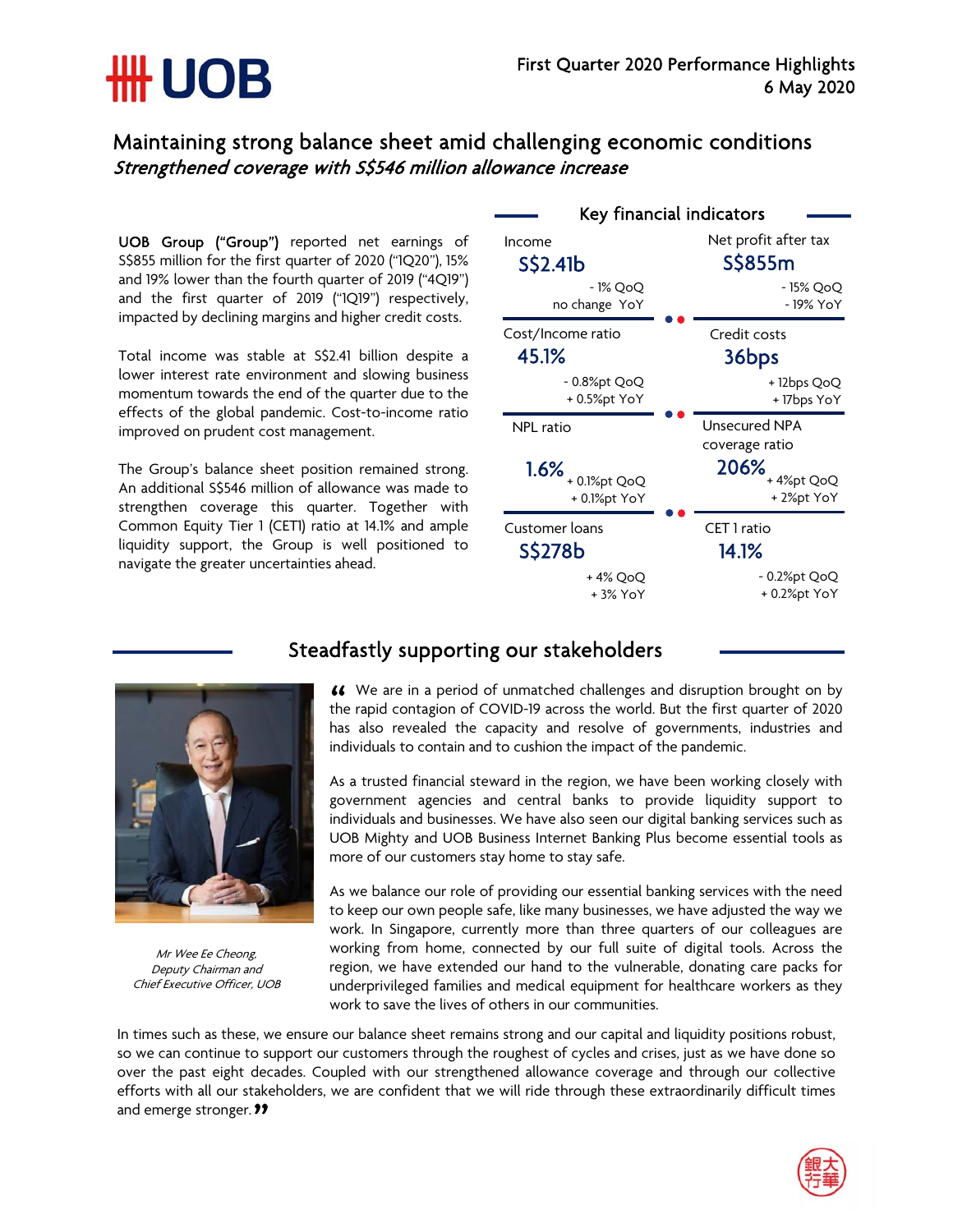# **UOB**

|                     | <b>1Q20</b> | 4Q19     | $QoQ + / (-)$  | <b>1Q19</b> | $\gamma oY + / (-)$ |
|---------------------|-------------|----------|----------------|-------------|---------------------|
|                     | S\$m        | S\$m     | %              | S\$m        | %                   |
| Net interest income | 1,593       | 1,635    | (3)            | 1,587       | $\mathbf 0$         |
| Non-interest income | 813         | 796      | $\overline{2}$ | 819         | (1)                 |
| Total expenses      | (1,086)     | (1, 116) | (3)            | (1,073)     |                     |
| Operating profit    | 1,320       | 1,316    | 0              | 1,333       | (1)                 |
| Impairment charge   | (286)       | (146)    | 96             | (93)        | >100                |
| Net profit          | 855         | 1,006    | (15)           | 1,052       | (19)                |

### Financial performance

#### 1Q20 versus 4Q19

- Net interest income decreased 3% to S\$1.59 billion in a lower interest rate environment despite healthy loan growth of 4%.
- Non-interest income was 2% higher at S\$813 million, due to growth in loan-related and wealth management fees. Treasury and investment income was relatively flat.
- With disciplined cost management, total operating expenses decreased 3%.
- Total impairment charge increased to S\$286 million resulting from the challenging macro environment this quarter.

#### 1Q20 versus 1Q19

- Net interest income was flat as asset growth was offset by margin compression.
- Fee income grew 8% to S\$515 million largely from wealth management, while trading and investment income decreased 17% to S\$224 million amid increased market volatility.
- Total impairment charge was higher compared with a more credit benign environment in the prior year.

| Operating<br>Profit                  | 1020  | 1019  | YoY +/(-) |
|--------------------------------------|-------|-------|-----------|
|                                      | S\$m  | SSm   | ℅         |
| Group Retail                         | 556   | 509   | 9         |
| Group<br>Wholesale<br><b>Banking</b> | 740   | 780   | (5)       |
| Global Markets                       | 110   | 84    | 31        |
| Others                               | (86)  | (40)  | >100      |
| Total                                | 1,320 | 1,333 | (1)       |

## Business segment performance

• Group Retail's operating profit was higher largely driven by strong contribution from wealth management, which mitigated the impact from declining interest rate. Income from high affluent customers increased 14% year on year, while assets under management expanded by 8% to S\$124 billion, of which 61% was from overseas customers served by the Group's network of wealth management centres in Southeast Asia.

- Group Wholesale Banking's operating profit declined from lower loan-related and investment banking fees, but partly moderated by franchise loan growth. Cross-border income fell by 5% in line with slower business activity across the region, accounting for 27% of Group Wholesale Banking's income.
- Global Markets' better performance was supported by higher net interest income, offset by decline in trading and investment income.